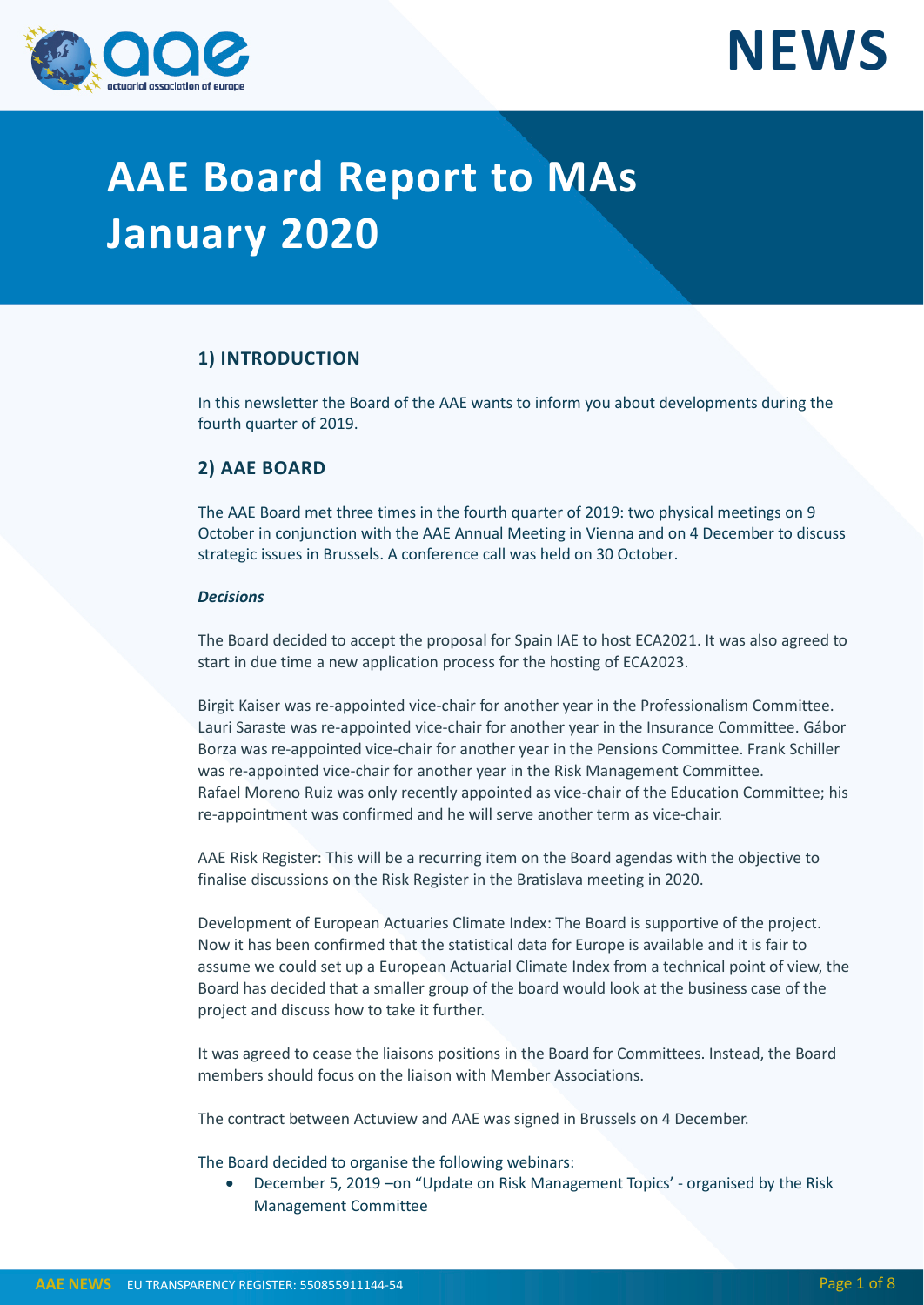- February 11, 2020 on Solvency II, Big data and AI: chances and challenges for actuaries in the context of professional judgement. - organised by the Professionalism Committee
- Q1 2020 (date tbc; topic: IORP Stress Test 2019) organised by the Pensions Committee

Blogs written by board members or Committee chairs are now a regular feature on the AAE website. In the fourth quarter, the following blogs were published:

- [The European Actuary by](https://actuary.eu/the-european-actuary/) Gunn Albertsen
- **[Fit for the future](https://actuary.eu/fit-for-the-future/)** by Henning Wergen
- **[The new AAE Core Syllabus](https://www.youtube.com/watch?v=QkjtuEcQbzc&feature=youtu.be)** (video blog) by Henning Wergen

#### *General*

AAE appointed a new Chairperson, Falco Valkenburg. **[Extracts from his Maiden speech](https://actuary.eu/wp-content/uploads/2019/11/Maiden-Speech-Falco-Valkenburg-11-10-2019-public-FINAL.pdf)** in Vienna can be found on the AAE website.

AAE appointed a new Chief Executive, Cecilia Thorn. The **[press release with the](https://actuary.eu/wp-content/uploads/2019/10/AAE-PR-new-CE-FINAL.pdf)  [announcement](https://actuary.eu/wp-content/uploads/2019/10/AAE-PR-new-CE-FINAL.pdf)** can be found on the AAE website.

#### *Meetings with European Stakeholders*

An overview of meetings with stakeholders in 2019 fourth quarter can be found on the AAE website under 'Members Only/Meetings with Stakeholders' or using this [link](https://actuary.eu/community/meetings-stakeholders/)**.** Please note that a login will be required.

#### *Press releases, Consultations and other publications*

#### *Consultations*

The AAE regularly responds to consultations that are of actuarial interest. Following these responses AAE publishes a summary of the response and a link to the full responses and the consultation.

- On 22 October 2019 the AAE commented on **[EIOPA's Consultation paper on](https://actuary.eu/aae-comments-on-eiopas-cp-proposals-for-solvencyii-igs/)  [Proposals for Solvency II 2020 Review –](https://actuary.eu/aae-comments-on-eiopas-cp-proposals-for-solvencyii-igs/) Harmonisation of National Insurance [Guarantee Schemes](https://actuary.eu/aae-comments-on-eiopas-cp-proposals-for-solvencyii-igs/)**
- On 22 October 2019 the AAE commented on **[EIOPA's discussion Paper on](https://actuary.eu/aae-comments-on-eiopas-dp-methodological-principles-stress-testing/)  [Methodological Principles of Insurance Stress Testing](https://actuary.eu/aae-comments-on-eiopas-dp-methodological-principles-stress-testing/)**
- On 23 October 2019 the AAE commented on **[EIOPA's Consultation Paper on](https://actuary.eu/aae-comments-on-eiopas-consultation-paper-on-proposals-for-solvency-ii-2020-review-package-on-supervisory-reporting-and-public-disclosure/)  proposals for Solvency II 2020 Review – [Package of Supervisory Reporting and Public](https://actuary.eu/aae-comments-on-eiopas-consultation-paper-on-proposals-for-solvency-ii-2020-review-package-on-supervisory-reporting-and-public-disclosure/) [Disclosure](https://actuary.eu/aae-comments-on-eiopas-consultation-paper-on-proposals-for-solvency-ii-2020-review-package-on-supervisory-reporting-and-public-disclosure/)**

#### *Publications and Press Releases*

• On 18 December 2019 the AAE issued a **[press release](https://actuary.eu/wp-content/uploads/2019/12/AAE-PR-Risk-Margin-paper-2019-FINAL.pdf)** with respect to the publication of the commentary paper '**[A Review of the Design of the Solvency II Risk Margin](https://actuary.eu/aae-publishes-commentary-paper-review-of-the-design-of-the-solvency-ii-risk-margin/)**'

All press releases are available **[on the website under AAE News.](https://actuary.eu/news-events/aae-news/)** All publications are available **[on the website under Publications](https://actuary.eu/publications/positions-discussion-papers/)**.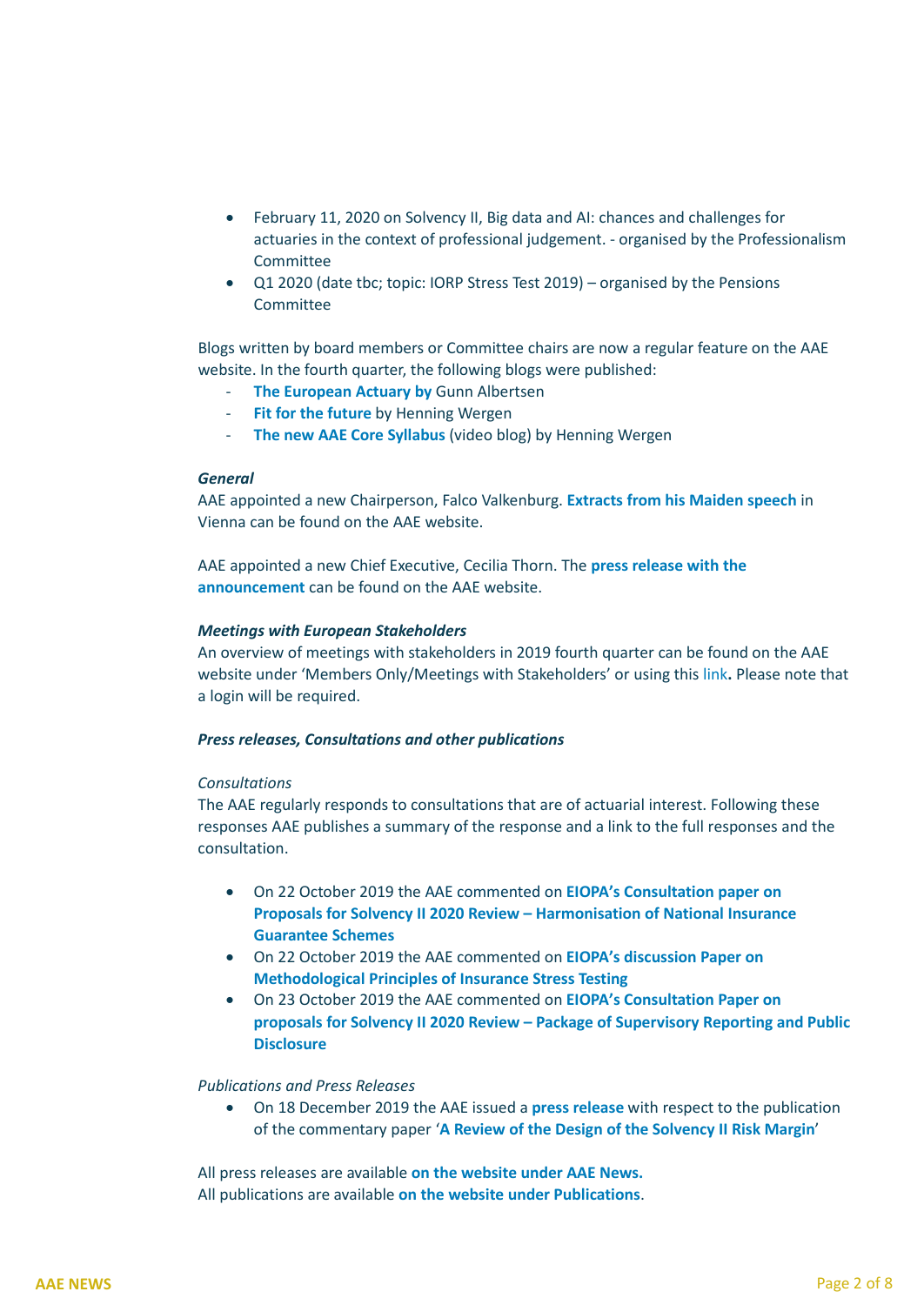# **3) AAE COMMITTEES**

# **Professionalism Committee (ProfC)**

#### **Actuarial Standards Sub-Committee:**

- **Survey monitoring the implementation of model standards:** The survey was reopened, ProfC delegates of FMAs which have not responded have been contacted individually. The results (no major updates) were presented in Vienna.
- **ESAP 1:** ESAP1 and its revised Glossary were approved by the General Assembly.
- **EAN Due Process:** the EAN Due Process was approved by the General Assembly.
- **EAN on IORP II:** The respective Committee is working on the EAN amendments based on the feedback received in Vienna and it is expected that the EAN will be submitted for approval to the ProfC in Bratislava.
- **EAN on ESAP 3:** The respective Committee is working on the EAN amendments based on the feedback received in Vienna and it is expected that the EAN will be submitted for approval to the ProfC in Bratislava.

#### **Voting Categories:**

The proposed amendments to the Statutes were approved by the General Assembly.

#### **Future of Actuaries:**

- **Recognition of the Profession:** The work stream is meeting in Brussels in Q1 2020.
- **Professional Judgement:**
- The one-pager marketing document and the master document are being worked on currently following the review of the Board. A webinar on Professional Judgement is scheduled for February 2020.
- The work stream is working on transforming the master document into an EAN.

#### **MRA:**

The amended MRA and Heubeck letter were presented in Vienna and it was decided to pull the submission to the General Assembly due to updated information provided by a Member Association. Currently, the Litigation Risk Task Force is working on the feedback and it is expected that a solution will be formulated for Bratislava.

#### **CPD Task Force:**

The CPD Task Force is led by the Education Committee with the support of Members of the Professionalism Committee. The final document is almost final and will be presented in Bratislava.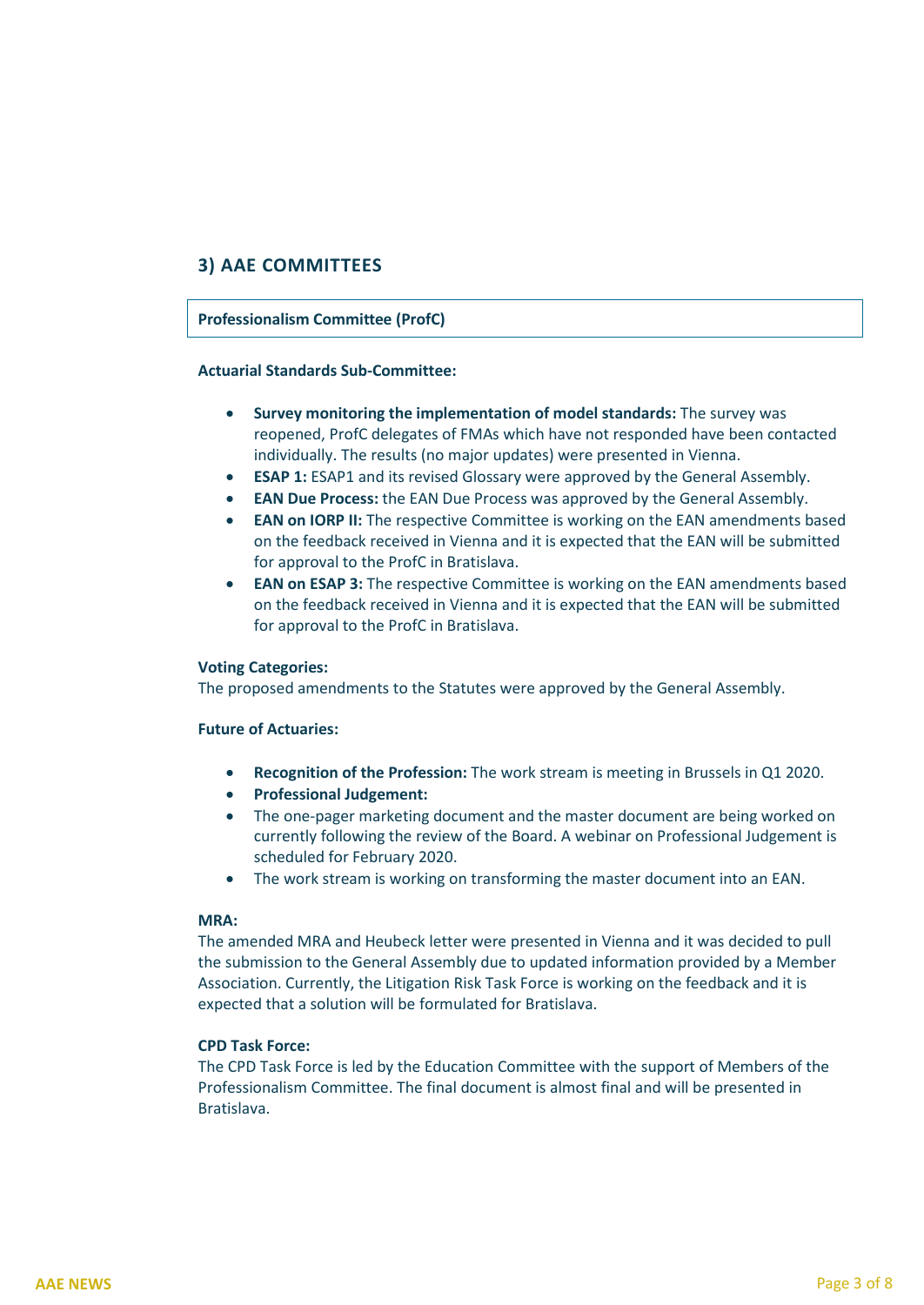#### **1. Meetings**

- Insurance Committee meeting took place in Vienna on 10 October.
- A meeting took place between AAE and EIOPA (17 December). Siegbert Baldauf attended on behalf of the Solvency II Working Group.

#### **2. Solvency II**

- Monthly conference calls continue to take place for this group. A full day meeting took place in Brussels on 7 November.
- AAE responses were submitted to the following EIOPA consultation papers:
	- Consultation paper on Reporting and Disclosure
	- Paper on Proposals for Solvency II 2020 Review Harmonisation of National Insurance Guarantee Schemes
	- Discussion Paper on Methodological principles of insurance stress testing
- One page summaries were prepared for each of these which were published on the AAE website.
- EIOPA's Consultation Paper on the Opinion on the 2020 review of Solvency II was published on 15 October with a response date of 15 January. AAE response is at final draft stage and has been circulated to the Insurance Committee for comments in advance of circulating to the Board for approval.

#### **3. Non-Life issues**

The Working Group continues to support Solvency II 2020 review work. Work is currently underway relating to contract boundaries and premium volume measures. The Chair is now Declan Lavelle, succeeding Matthias Pillaudin.

#### **4. IFRS17**

Following the provision of feedback to EFRAG on its draft comment letter on the IASB'S ED/2019/4 amendments to IFRS 17 in September, the IFRS17 Working Group is now planning to prepare in Q1 a position paper on the role of the Actuary in IFRS17 accounts preparation.

# **5. Follow up on EIOPA issues raised with AAE – costs and past performance of participation products**

AAE supported EIOPA's 2019 report on Costs and Past Performance by providing a qualitative report on profit participation business in Europe. This report was based on responses received form Member Associations to the survey issued earlier in the year, to which 6 responses were received (from Austria, Czech Republic, Finland, France, Germany, Hungary). EIOPA is looking for quantitative input on this subject in 2019, to be addressed by Insurance

Committee and Consumer Protection WG.

#### **6. ORSA EAN**

A final draft of the EAN on ESAP3 has been submitted to the Insurance Committee for approval. Changes made relative to the previous version reflected comments from member associations in France, Hungary, Netherlands and UK.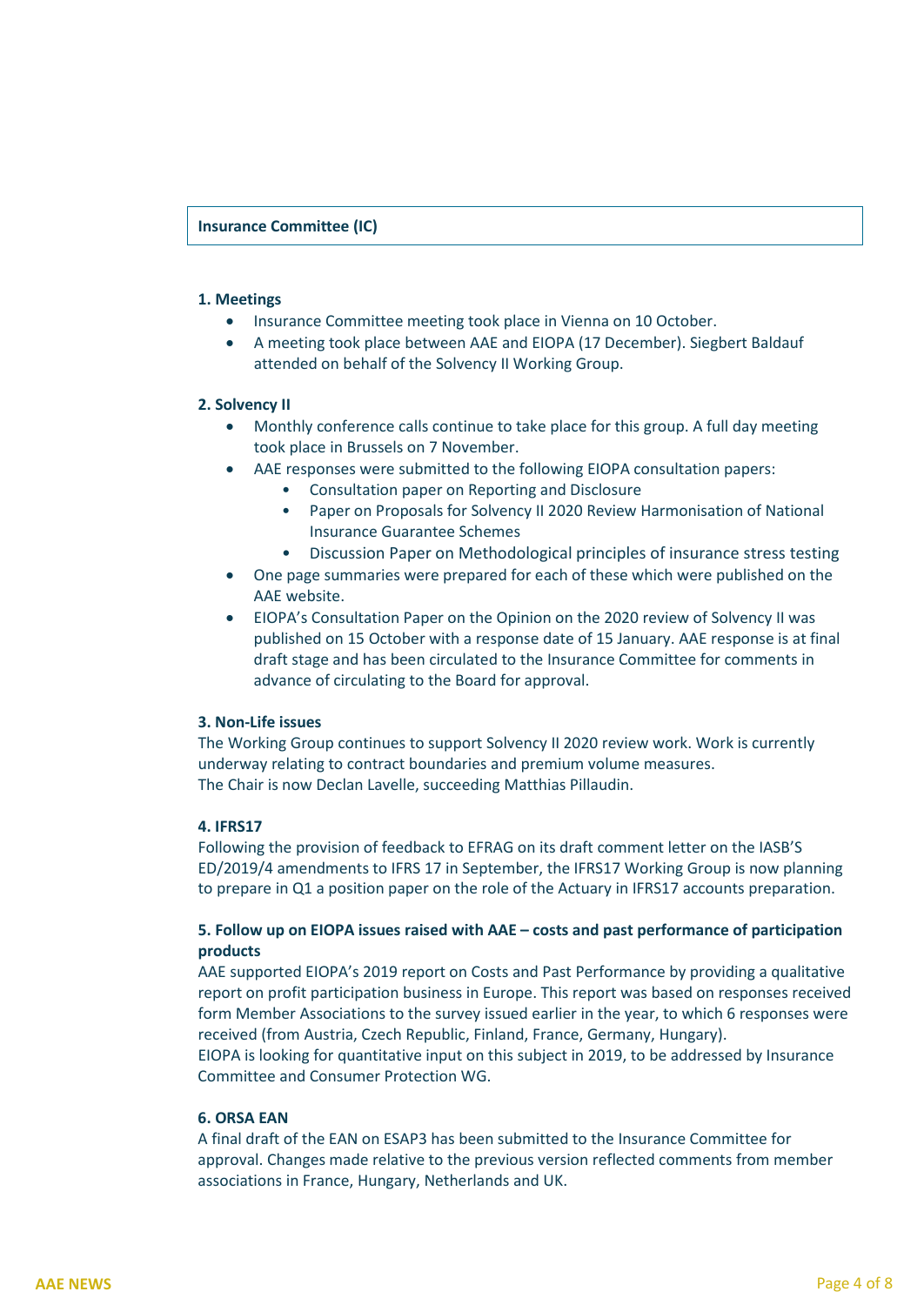Following approval by the Insurance Committee, the document will be sent to the Professionalism Committee for approval and then to the Board (target for Board approval February 2020 Board meeting).

#### **7. Consumer Protection Working Group**

Transfer of this WG, which is chaired by Valery Jost, from the Professionalism Committee to the Insurance Committee, was agreed in Vienna.

In the quarter, the WG's work focused on:

- Support for the work on Costs and Past Performance / profit participation products - Preparation of response to EIOPA's consultation on the PRIIPS KID, which is due with EIOPA

on 13 January. Board approval will be required before submission.

#### **8. Low interest rates**

A new Working Group, chaired by Matthias Pillaudin, is being established. Comments on the draft terms of reference are expected from the Board. A call is scheduled for 7 January (MP, Lauri, TO'R) to begin the work of this WG with a view to moving forward promptly.

#### **9. Other**

Tony O'Riordan presented at EIOPA's Annual Conference in November as part of a panel considering Solvency II review.

#### **Education Committee (EC)**

#### **Organisational matters**

The current vice-chair, Rafael Moreno Ruiz (Spain), was re-elected in October 2019 by the committee.

#### **Meetings of the Education Committee**

A face-to-face meeting of the AAE Education Committee with representatives from 17 member associations and several observes took place on 10 October 2019 in Vienna in conjunction with the AAE Annual Meeting.

#### **AAE Core Syllabus**

The AAE Core Syllabus has been finalised in the meeting of the Education Committee on 10 October 2019 and then been passed unanimously by the AAE General Assembly on 11 October 2019. Members associations are now asked to implement the new syllabus until end of 2022.

The AAE Education Committee will now work together with associations to support the implementation of the syllabus and support where necessary.

A Task Force of the committee is working on procedures on how the future audit process will take place. A first version of the procedures has been discussed at the last meeting in Vienna and will be finalised in 2020.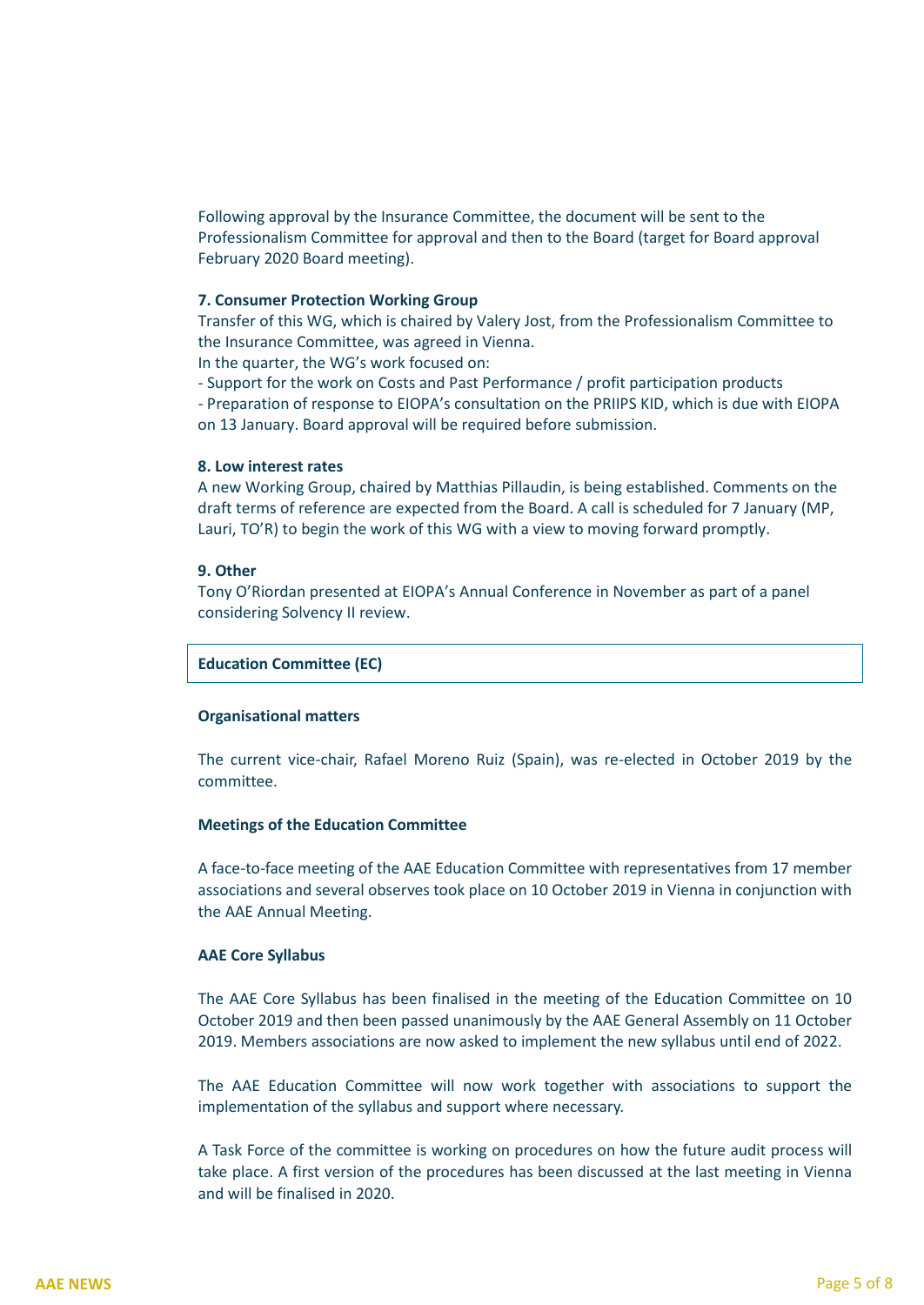#### **CPD Strategy**

Together with the Professionalism Committee a joint Task Force on CPD has been established to review AAE's CPD strategy.

The Task Force presented the first draft report in a joint meeting of both committees as well as in the AAE General Assembly. The Task Force continued to work on the final draft which is planned to be presented at the next regular meetings in spring in Bratislava.

#### **AAE Prize for the creative use of actuarial skills**

The Education Committee discussed the possibility of establishing a prize for (young) academics and practitioners for the creative use of actuarial skills outside of traditional applications. The aim is to support actuaries how use their toolkit to solve problems outside the traditional scope and by that enhance the recognition of actuaries in general.

The idea was broadly supported and will now be further discussed.

#### **Risk Management Committee (RMC)**

In December 2019, the RMC hosted a webinar which included sessions on actuaries and operational risk management, the Solvency II Risk Margin and EIOPA's Macroprudential Framework. Several members of the RMC had taken a lead on the preparation of the AAE's Commentary Paper on 'A Review of the Design of the Solvency II Risk Margin', which was also finalised in December. The RMC continued to assist other AAE technical committees and Working Groups, especially the Solvency II Working Group and hence the Insurance Committee in their preparation of a response to EIOPA's Consultation Paper on the Solvency II 2020 Review.

Topics discussed at the RMC's face-to-face meeting in October included:

- CRO Round Table, which may going forward include a greater virtual element
- Activities of the Solvency II Working Group, including the Solvency II 2020 Review and the Risk Margin paper referred to above. as well as field testing of redesigned QRTs
- The paper prepared by several RMC members on Actuaries and Operational Risk, which had been finalised after the previous RMC face-to-face meeting
- Risk management aspects for IORPs, which the RMC is expecting to discuss further at its next face-to-face meeting
- Sustainability and Environmental, Social and Governance issues
- European Safe Assets and how the RMC might further contribute to this debate
- Calibration and Validation of Economic Scenario Generators
- Conduct and Reputational Risk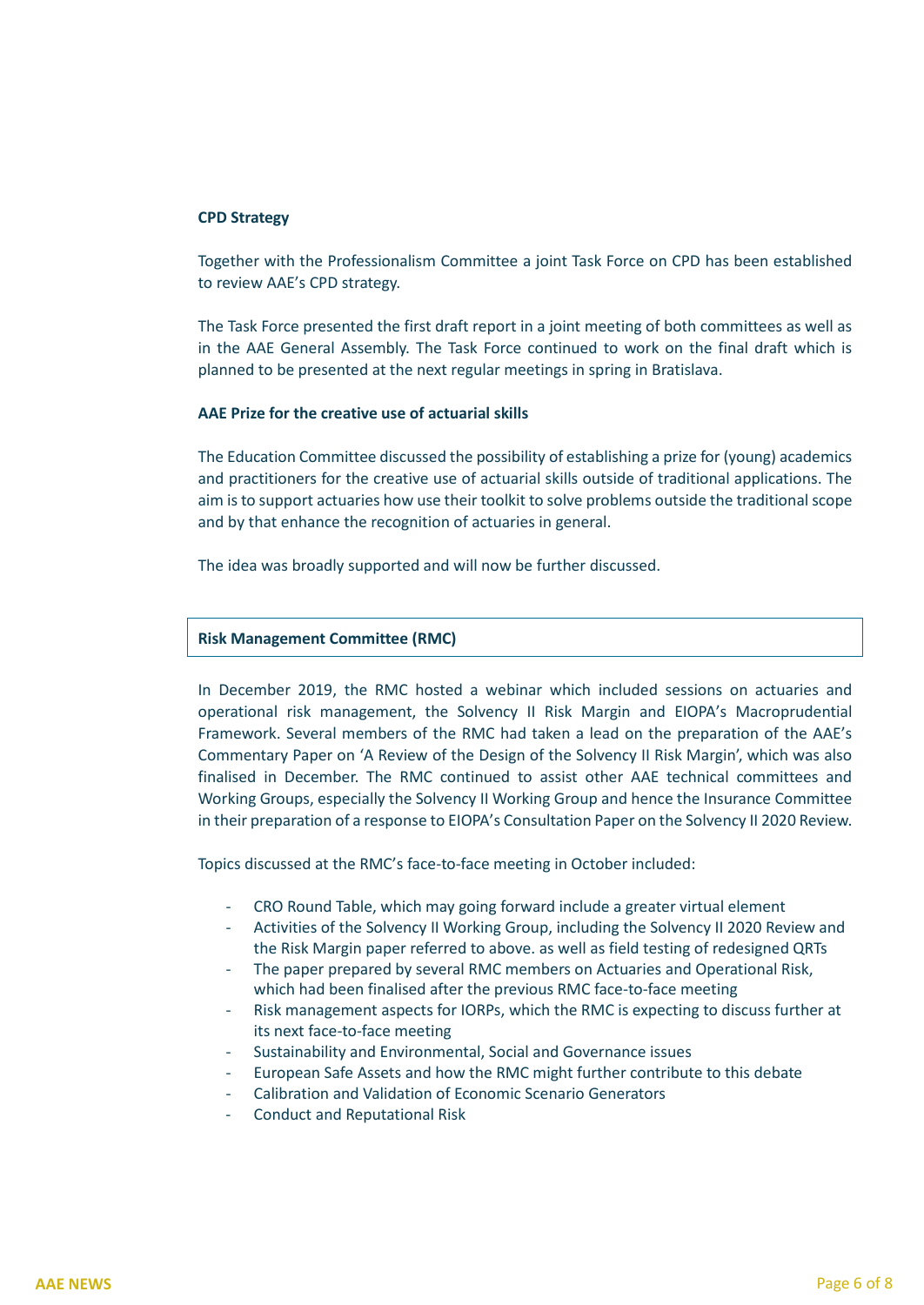# **Pensions Committee (PC)**

The Pensions Committee (PC) met in Vienna on 10 October 2019.

The PC is working on the following topics:

- PEPP Consultation, issued on 29 November 2019, with a deadline of 2 March 2020
- TF Intergenerational Fairness Terms of Reference defined in order to deliver first draft in 2020 Annual meeting
- IORPs Stress Test To draft a response and to organise a webinar on this topic in  $Q1$ 2020
- The results of the survey sent to the associations regarding the note about the Actuarial Function for IORPs II concluded that an European Actuarial Note (EAN) format was preferred. This is now expected to be approved during 2020.
- Activities of the Social Security Subcommittee:
	- $\circ$  TF Mortality paper about the literature review and planning to do a comparison between Europop15 and Europop18
	- o TF Methodology and Projections asked by Eurostat to contribute towards the update of the Eurostat's technical manual. This should be ready by April 2020.
	- o TF Adequacy to participate in the TF Intergenerational Fairness
	- $\circ$  Our future role as actuaries; what we wish to achieve in the short and in the longer term

# **4) MISCELLANEOUS**

- We advise you to regularly check our **[website](https://actuary.eu/)** under 'Members Only' for the latest news.
- All other (detailed) information of AAE committee meetings can be found at our website (**[www.actuary.eu](http://www.actuary.eu/)**) under 'Members Only' or through this **[link](https://actuary.eu/community/commitees/)**.
- For additional information please contact Cecilia Thorn, Chief Executive at **[ceciliathorn@actuary.eu](mailto:ceciliathorn@actuary.eu)**